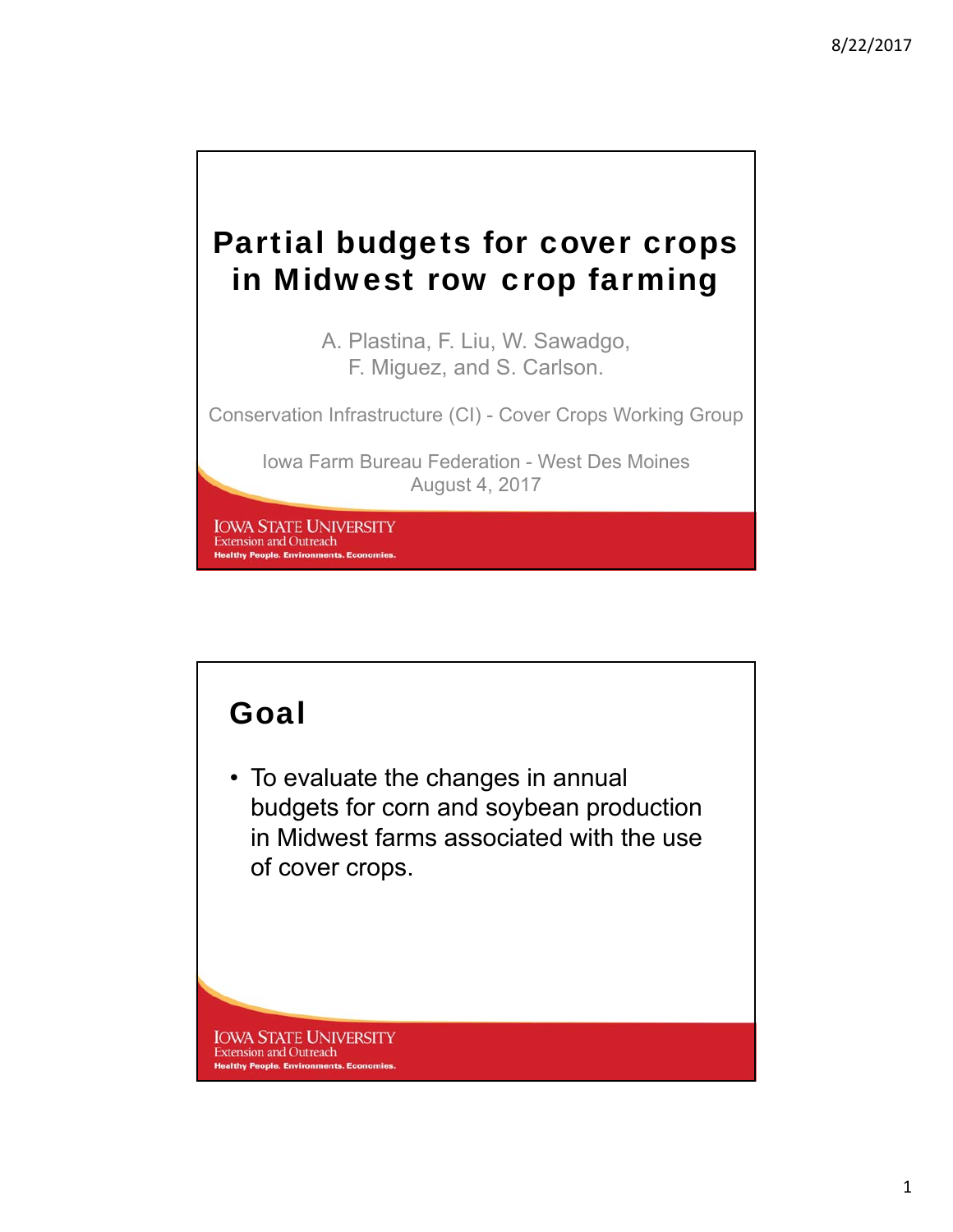## **Novelty**

- First study to calculate partial budgets using field data (instead of experimental plots) from farmers that manage row crop production on acres with cover crops and on acres with no cover crops.
- Our partial budgets are the best available estimates of annual net returns to cover crop users, because the data were collected following a scientific method across the largest number of farms included in any cover crop study available to date.

**IOWA STATE UNIVERSITY Extension and Outreach Healthy People. Environments. Ec** 



**Extension and Outreach Healthy People. Environments. Economies**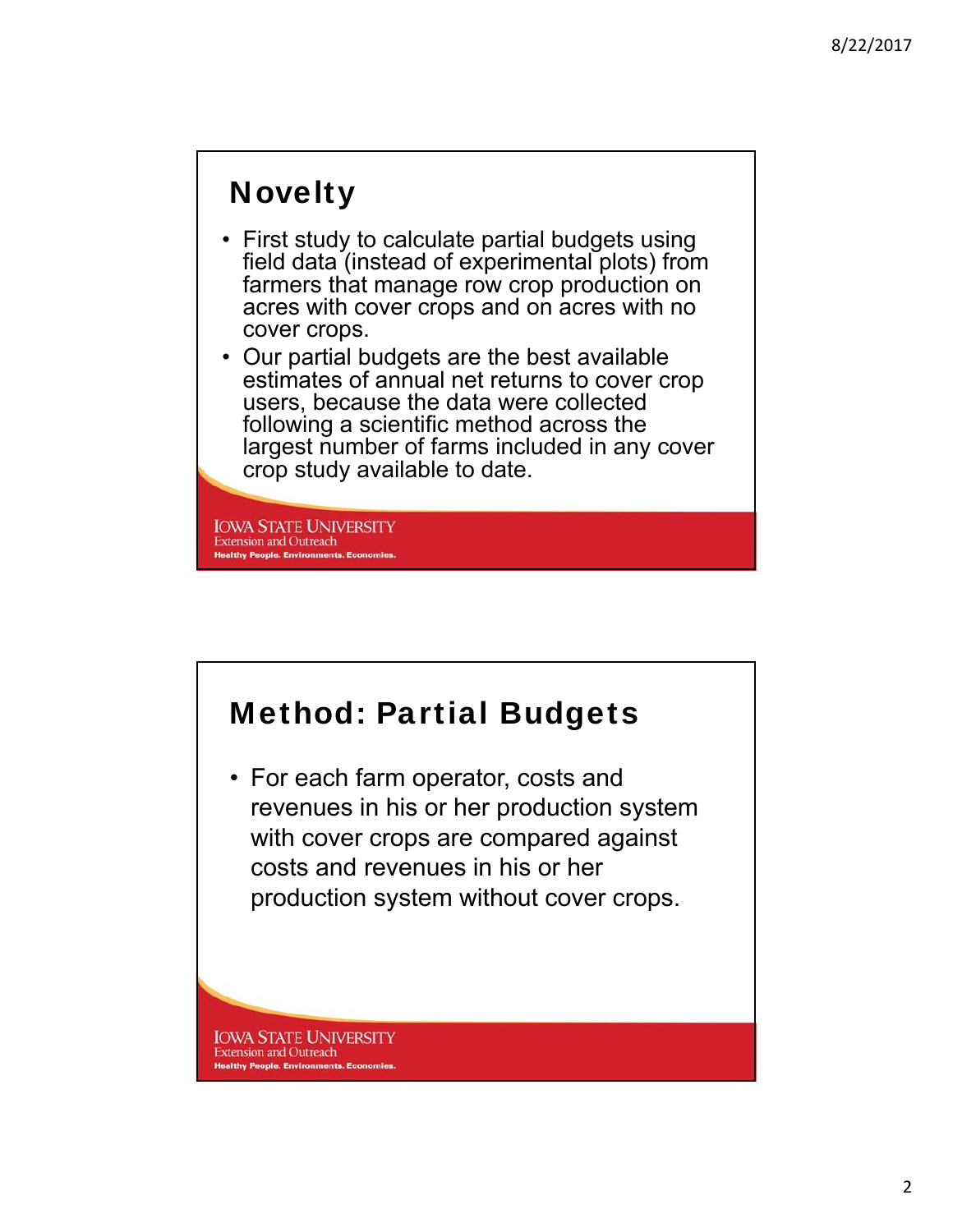### Data collection: Survey

- Questionnaire design informed by extensive feedback from 16 experienced cover crop farmers in Iowa, Minnesota, and Illinois
- Online survey
- Electronic invitations: +20,000 farmers (PFI, Midwest Cover Crops Council, National Wildlife Federations' Cover Crops Champions Program, American Society of Agronomy, etc.)
- +300 responses; only used 79.

**IOWA STATE UNIVERSITY Extension and Outreach Healthy People. Environments. Eco** 

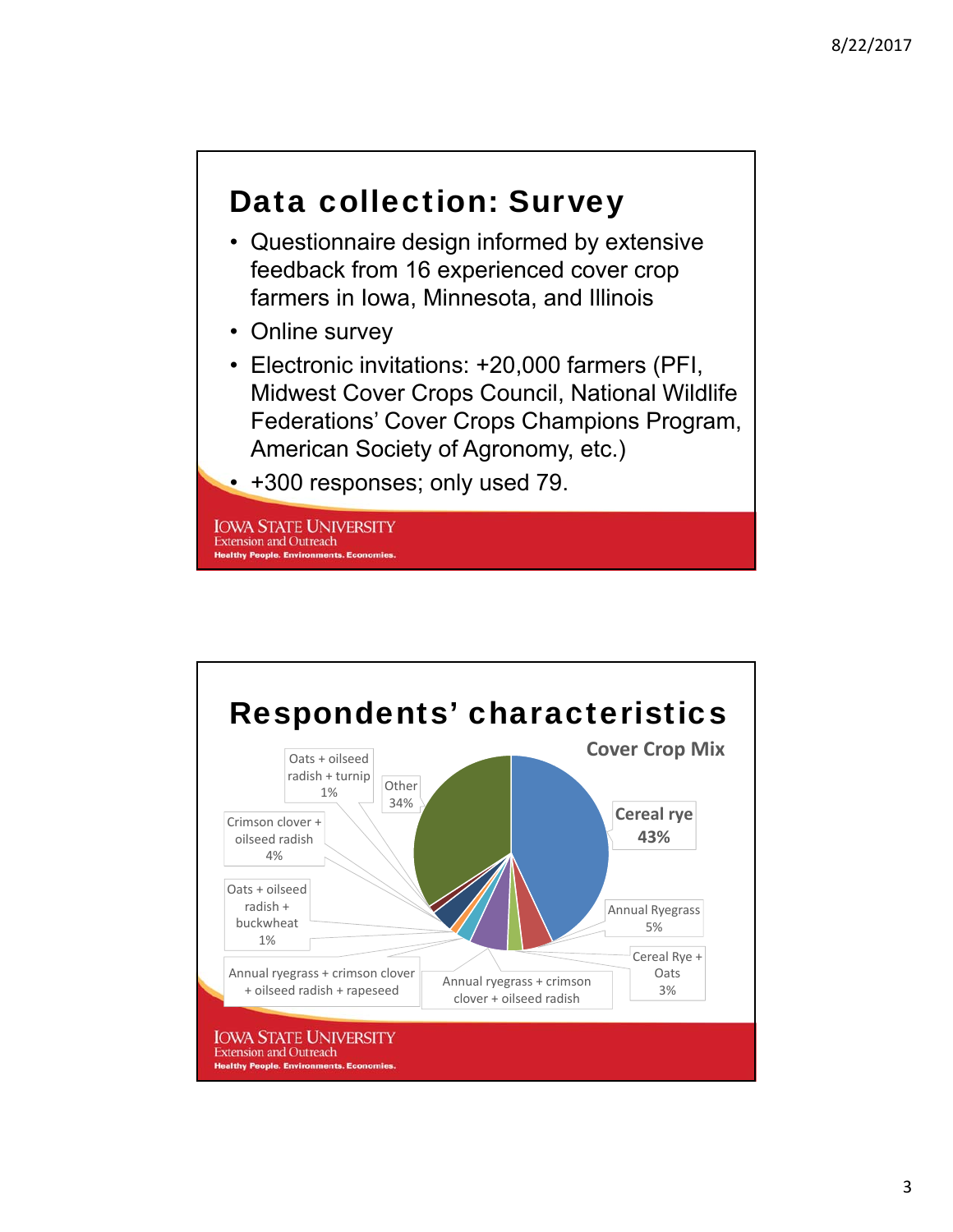

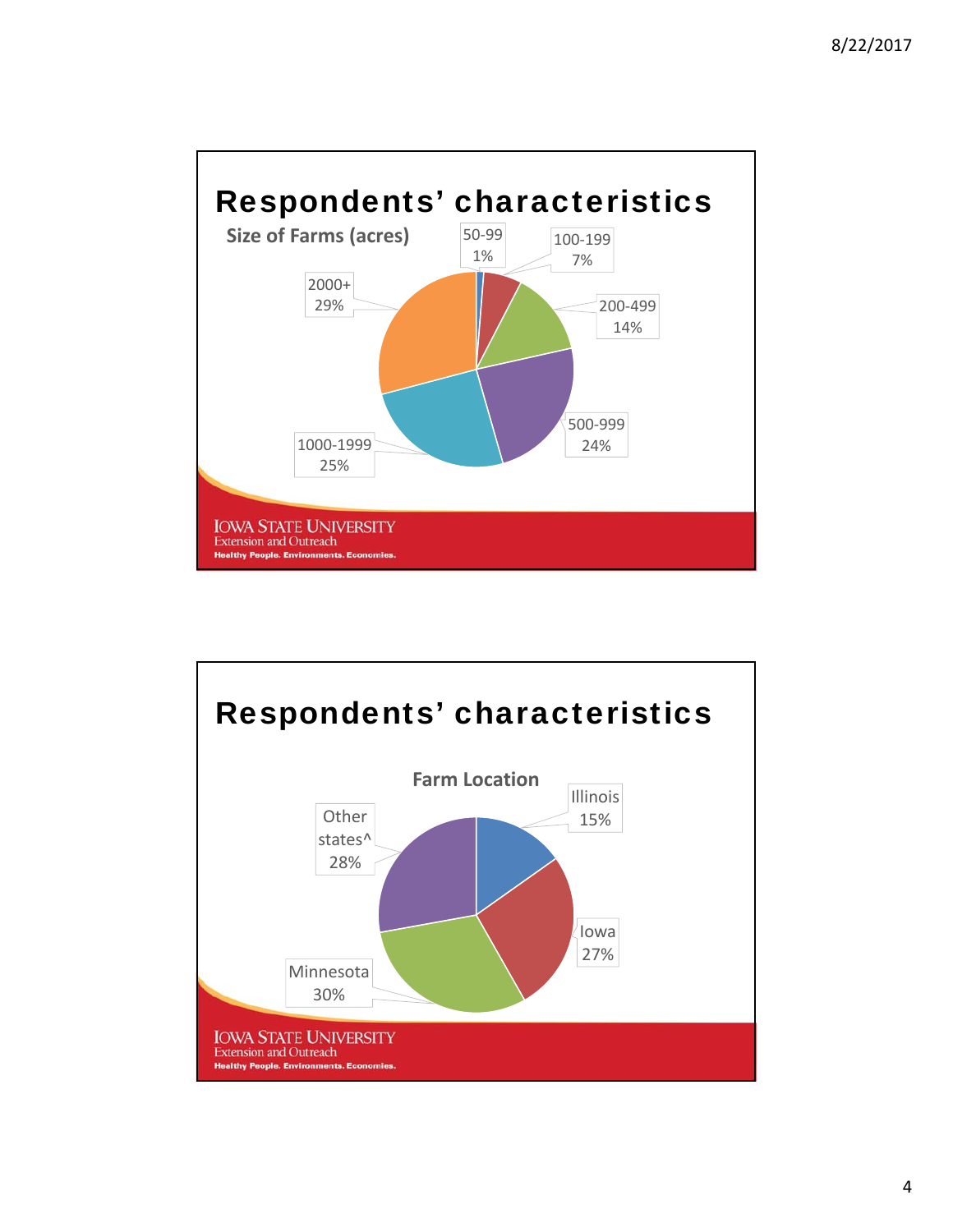

| Respondents' characteristics<br>Farmers' experience with cover crops                                             |       |       |     |     |        |  |  |  |
|------------------------------------------------------------------------------------------------------------------|-------|-------|-----|-----|--------|--|--|--|
| StDev Median<br>Min<br>Mean<br>Max                                                                               |       |       |     |     |        |  |  |  |
| Number of years<br>planting cover crops                                                                          | 3.94  | 2.64  | 4   | 0.2 | 15     |  |  |  |
| Cumulative cover crop<br>acreage                                                                                 | 1,483 | 3,783 | 540 | 5   | 30,000 |  |  |  |
|                                                                                                                  |       |       |     |     |        |  |  |  |
| <b>IOWA STATE UNIVERSITY</b><br><b>Extension and Outreach</b><br><b>Healthy People. Environments. Economies.</b> |       |       |     |     |        |  |  |  |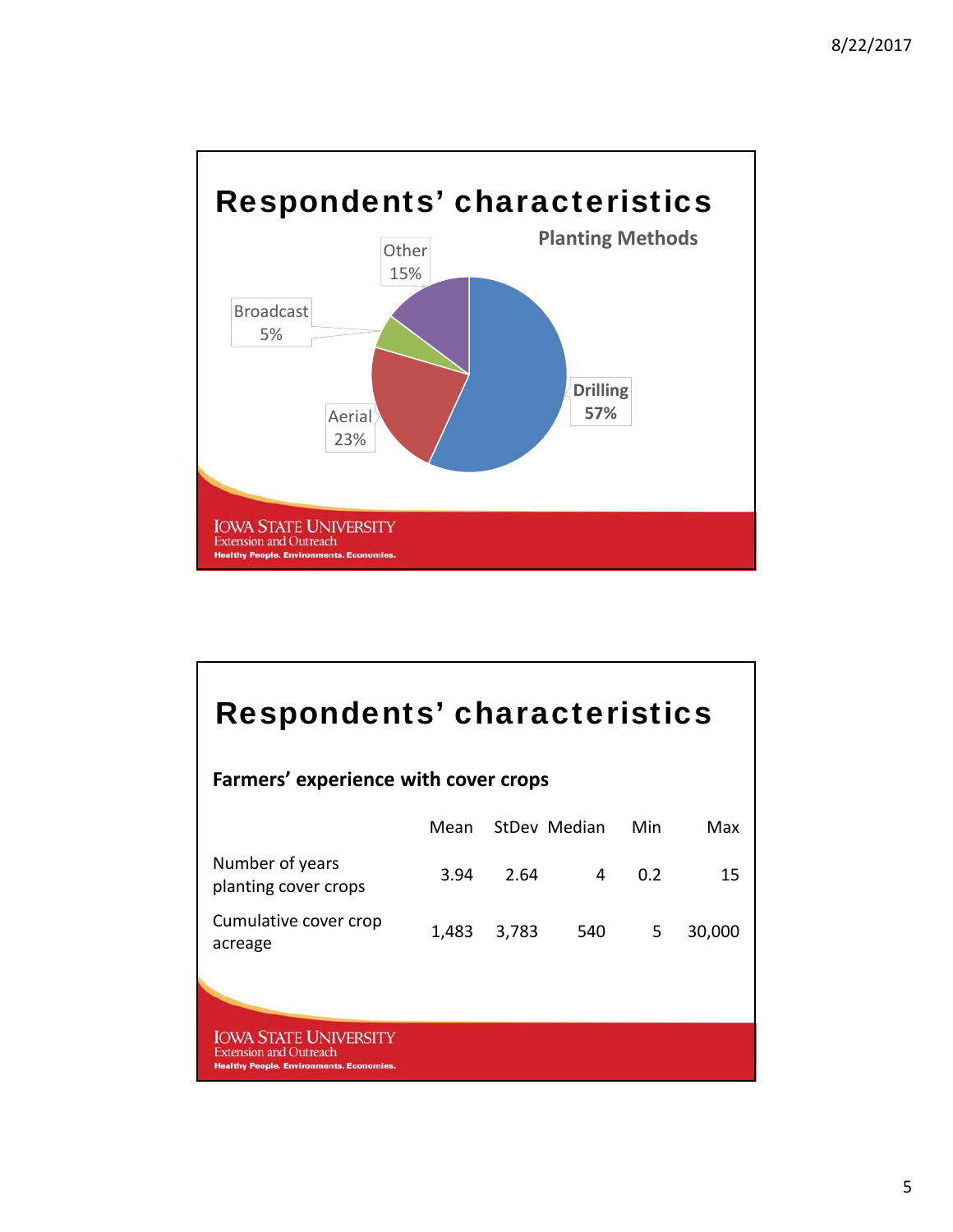## Structure of Partial Budgets

- A. Changes in revenue
- B. Changes in costs
	- 1. Cover crop planting
	- 2. Herbicide expenses (weighted average of a,b)
		- a. For farmers that did not apply herbicides before planting cash crop in baseline
		- b. For farmers that applied herbicides before planting cash crop in baseline
	- 3. Other Costs (cash crop, rent, management, …)

#### **C. Net change in profit (C=A-B)**

**IOWA STATE UNIVERSITY Extension and Outreach Healthy People. Environments. Eco** 

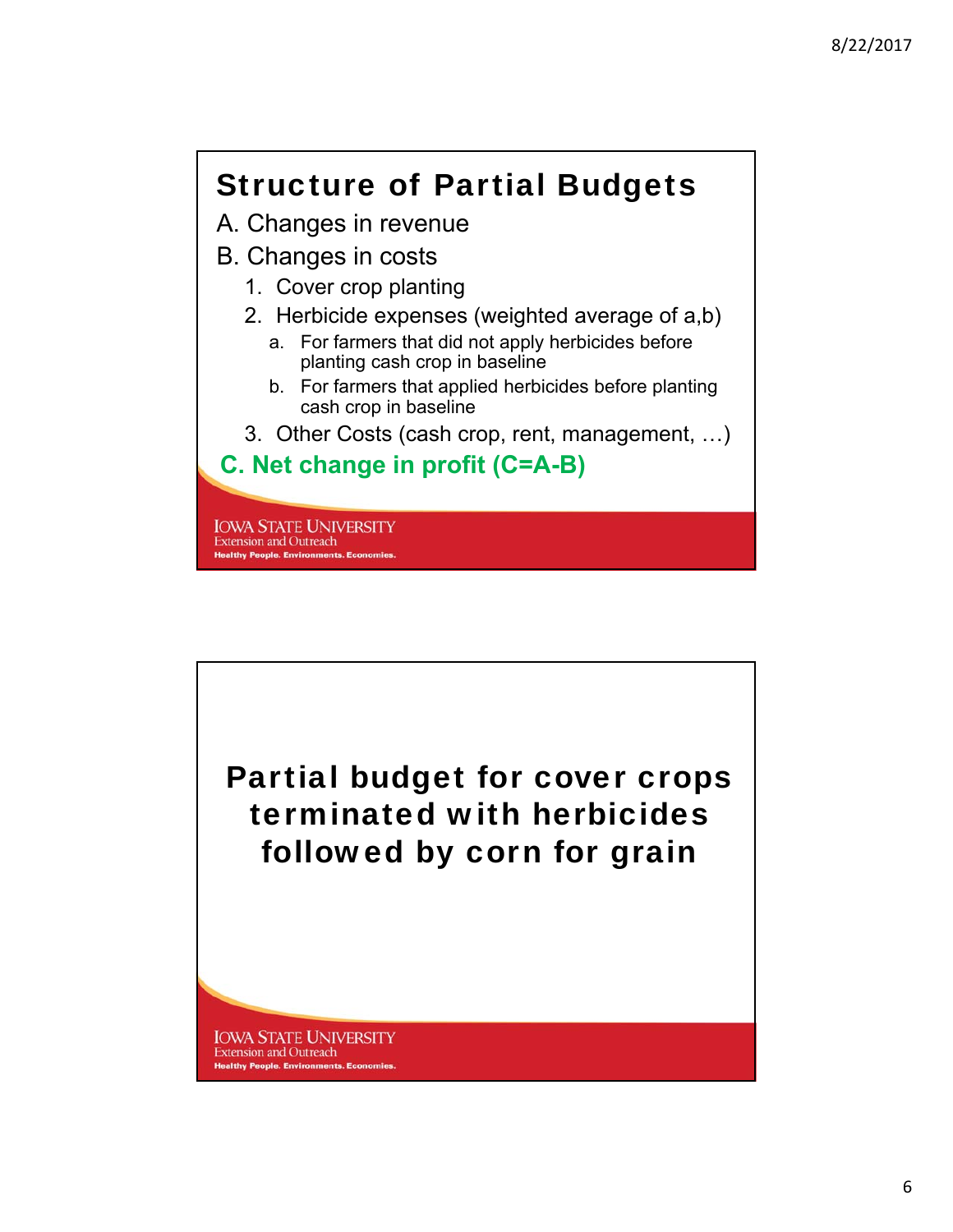| Sources of changes in net<br>profits                                                                             | <b>Mean</b><br>(§/acre) | 1 <sup>st</sup><br><b>Quartile</b><br>(5/acre) | <b>Median</b><br>(5/acre) | 3rd<br><b>Quartile</b><br>(5/acre) | N  |
|------------------------------------------------------------------------------------------------------------------|-------------------------|------------------------------------------------|---------------------------|------------------------------------|----|
| A. Changes in revenue:                                                                                           |                         |                                                |                           |                                    |    |
| 1. Corn Yield (valued @<br>\$3.35/bushel)                                                                        | $-9.18$                 | $-33.50$                                       | 0.00                      | 18.36                              | 21 |
| 2.<br><b>Cost-share program</b>                                                                                  | 25.33                   | 17.00                                          | 25.00                     | 25.00                              | 6  |
| <b>Subtotal</b>                                                                                                  | 16.16                   | $-16.50$                                       | 25.00                     | 43.36                              |    |
|                                                                                                                  |                         |                                                |                           |                                    |    |
| <b>IOWA STATE UNIVERSITY</b><br><b>Extension and Outreach</b><br><b>Healthy People. Environments. Economies.</b> |                         |                                                |                           |                                    |    |

| <b>Part B. Changes in Costs</b>                                                  |                         |                                                |                           |                                             |    |  |  |  |
|----------------------------------------------------------------------------------|-------------------------|------------------------------------------------|---------------------------|---------------------------------------------|----|--|--|--|
| Sources of changes in net<br>profits                                             | <b>Mean</b><br>(5/acre) | 1 <sup>st</sup><br><b>Quartile</b><br>(5/acre) | <b>Median</b><br>(5/acre) | 3rd<br><b>Quartile</b><br>( <b>§</b> /acre) | N  |  |  |  |
| <b>B. Changes in costs:</b>                                                      |                         |                                                |                           |                                             |    |  |  |  |
| 1. Cover crop planting                                                           | 31.84                   | 39.86                                          | 29.88                     | 23.05                                       |    |  |  |  |
| a. Seeds                                                                         | 16.33                   | 21.00                                          | 14.00                     | 12.00                                       | 21 |  |  |  |
| <b>Planting (excluding</b><br>b.<br>seeds) (weighted<br>average of <i>i</i> -ii) | 15.51                   | 18.86                                          | 15.88                     | 11.05                                       |    |  |  |  |
| i. Custom work                                                                   | 17.50                   | 19.00                                          | 16.00                     | 15.00                                       | 8  |  |  |  |
| ii.<br><b>Non-Custom</b>                                                         | 14.44                   | 18.78                                          | 15.82                     | 8.95                                        | 15 |  |  |  |
|                                                                                  |                         |                                                |                           |                                             |    |  |  |  |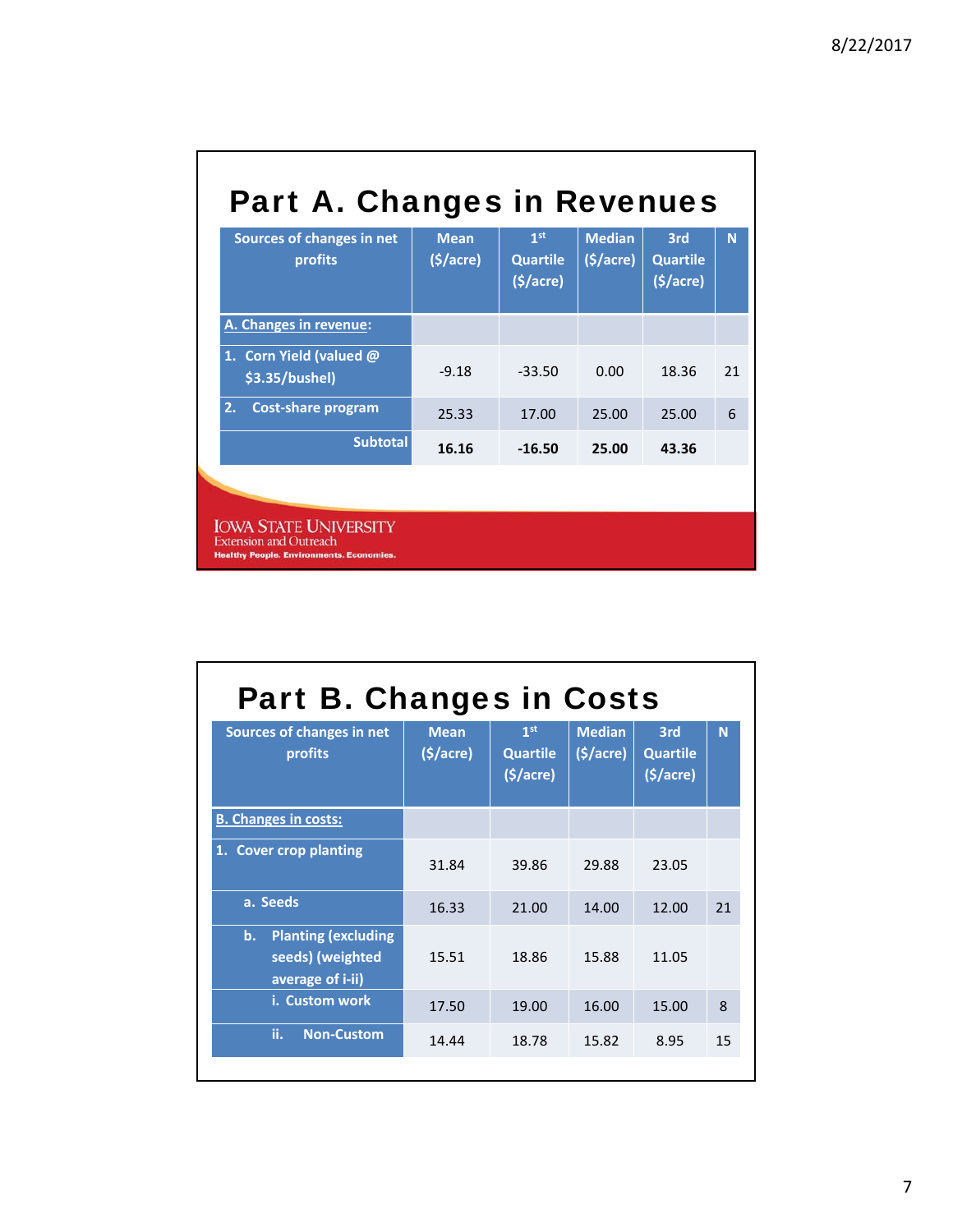| Part B. Changes in Costs (cont.) |                                                                                        |                         |                                                |                                       |                                    |              |  |  |  |
|----------------------------------|----------------------------------------------------------------------------------------|-------------------------|------------------------------------------------|---------------------------------------|------------------------------------|--------------|--|--|--|
|                                  | Sources of changes in net<br>profits                                                   | <b>Mean</b><br>(§/acre) | 1 <sup>st</sup><br><b>Quartile</b><br>(5/acre) | <b>Median</b><br>$(\frac{1}{2})accre$ | 3rd<br><b>Quartile</b><br>(§/acre) | N            |  |  |  |
| 2.                               | <b>Herbicide expenses</b><br>(weighted average of a-<br>b)                             | 4.05                    | 7.38                                           | 0.72                                  | 0.72                               |              |  |  |  |
|                                  | a. For farmers that did<br>not apply herbicides<br>before planting corn<br>in baseline | 15.06                   | 15.06                                          | 15.06                                 | 15.06                              | $\mathbf{1}$ |  |  |  |
|                                  | i. Herbicide cost to<br>terminate cover<br>crops                                       | 9.00                    | 9.00                                           | 9.00                                  | 9.00                               | $\mathbf{1}$ |  |  |  |
|                                  | ii.<br><b>Application</b><br>(Non-custom)                                              | 6.06                    | 6.06                                           | 6.06                                  | 6.06                               | $\mathbf{1}$ |  |  |  |

| Part B. Changes in Costs (cont.)                                                              |                         |                                                            |                                        |                                    |          |  |  |  |  |
|-----------------------------------------------------------------------------------------------|-------------------------|------------------------------------------------------------|----------------------------------------|------------------------------------|----------|--|--|--|--|
| Sources of changes in net<br>profits                                                          | <b>Mean</b><br>(§/acre) | 1 <sup>st</sup><br><b>Quartile</b><br>$(\frac{1}{2})accre$ | <b>Median</b><br>$(\frac{1}{2})accre)$ | 3rd<br><b>Quartile</b><br>(5/acre) | N        |  |  |  |  |
| <b>For farmers that</b><br>b.<br>applied herbicides<br>before planting<br>corn in baseline    | 3.50                    | 7.00                                                       | 0.00                                   | 0.00                               | 20       |  |  |  |  |
| i. Additional<br>herbicide costs on<br>top of regular<br>weed control<br>program*             | 3.50                    | 7.00                                                       | 0.00                                   | 0.00                               | 20       |  |  |  |  |
| ii.<br>Labor costs to<br>apply<br>herbicides on<br>top of regular<br>weed control<br>program* |                         |                                                            |                                        |                                    | $\Omega$ |  |  |  |  |

г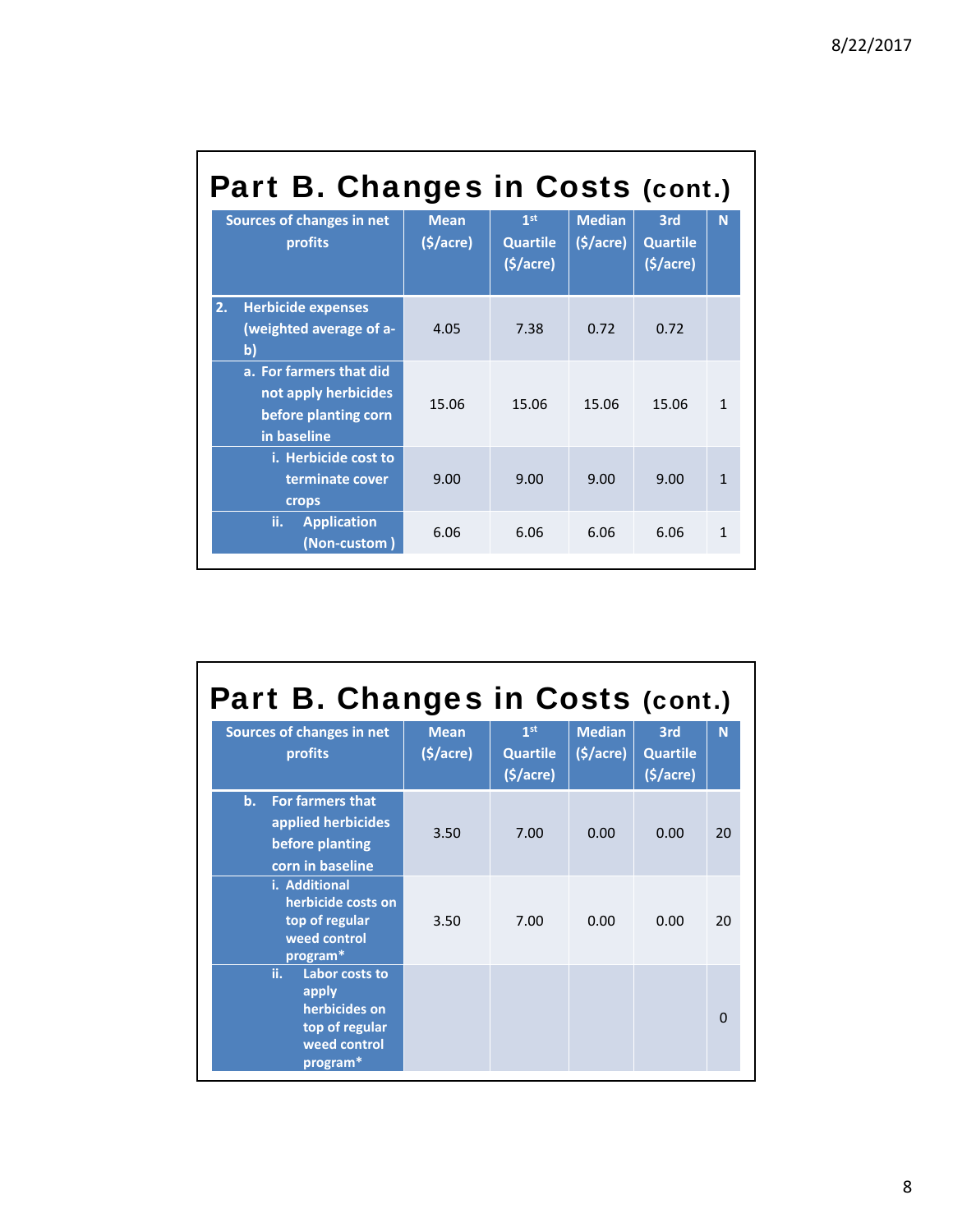| Part B. Changes in Costs (cont.)                      |                                     |                                                             |                                        |                                    |    |  |  |  |
|-------------------------------------------------------|-------------------------------------|-------------------------------------------------------------|----------------------------------------|------------------------------------|----|--|--|--|
| <b>Sources of changes in net</b><br>profits           | <b>Mean</b><br>$(\frac{1}{2})accre$ | 1 <sup>st</sup><br><b>Quartile</b><br>$(\frac{1}{2})accre)$ | <b>Median</b><br>$(\frac{1}{2})accre)$ | 3rd<br><b>Quartile</b><br>(§/acre) | N  |  |  |  |
| <b>Other Costs (sum of a-k)</b><br>3.                 | 1.02                                | 1 4 1                                                       | 0.30                                   | 0.00                               |    |  |  |  |
| a. Corn seed costs                                    | 0.00                                | 0.00                                                        | 0.00                                   | 0.00                               | 21 |  |  |  |
| <b>Corn planting costs</b><br>b.<br>(excluding seeds) | 0.71                                | 0.00                                                        | 0.00                                   | 0.00                               | 21 |  |  |  |
| <b>Nitrogen costs</b><br>$C_{1}$                      | 0.26                                | 0.00                                                        | 0.00                                   | 0.00                               | 21 |  |  |  |
| d.<br><b>P &amp; K costs</b>                          | 0.00                                | 0.00                                                        | 0.00                                   | 0.00                               | 21 |  |  |  |
| <b>Manure costs</b><br>e.                             | 0.00                                | 0.00                                                        | 0.00                                   | 0.00                               | 21 |  |  |  |
| f.<br><b>Insecticide costs</b>                        | 0.90                                | 0.00                                                        | 0.00                                   | 0.00                               | 21 |  |  |  |
| <b>Fungicide costs</b><br>g.                          | 0.00                                | 0.00                                                        | 0.00                                   | 0.00                               | 21 |  |  |  |

# Part B. Changes in Costs (cont.)

| Sources of changes in net<br>profits       | <b>Mean</b><br>$(\frac{1}{2})accre)$ | 1 <sub>st</sub><br><b>Quartile</b><br>(5/acre) | <b>Median</b><br>$(\frac{1}{2})accre)$ | 3rd<br><b>Quartile</b><br>(\$/acre) | N  |
|--------------------------------------------|--------------------------------------|------------------------------------------------|----------------------------------------|-------------------------------------|----|
| <b>Soil testing costs</b><br>h.            | 0.00                                 | 0.00                                           | 0.00                                   | 0.00                                | 21 |
| <b>Management (\$15 per</b><br>i.<br>hour) | 1.24                                 | 1.41                                           | 0.30                                   | 0.00                                | 15 |
| <b>Cash rent</b><br>i.                     | $-1.43$                              | 0.00                                           | 0.00                                   | 0.00                                | 14 |
| k.<br><b>Soil erosion repairs</b>          | $-0.67$                              | 0.00                                           | 0.00                                   | 0.00                                | 21 |
| <b>Subtotal B. Changes in Costs</b>        | 36.91                                | 48.65                                          | 30.90                                  | 23.77                               |    |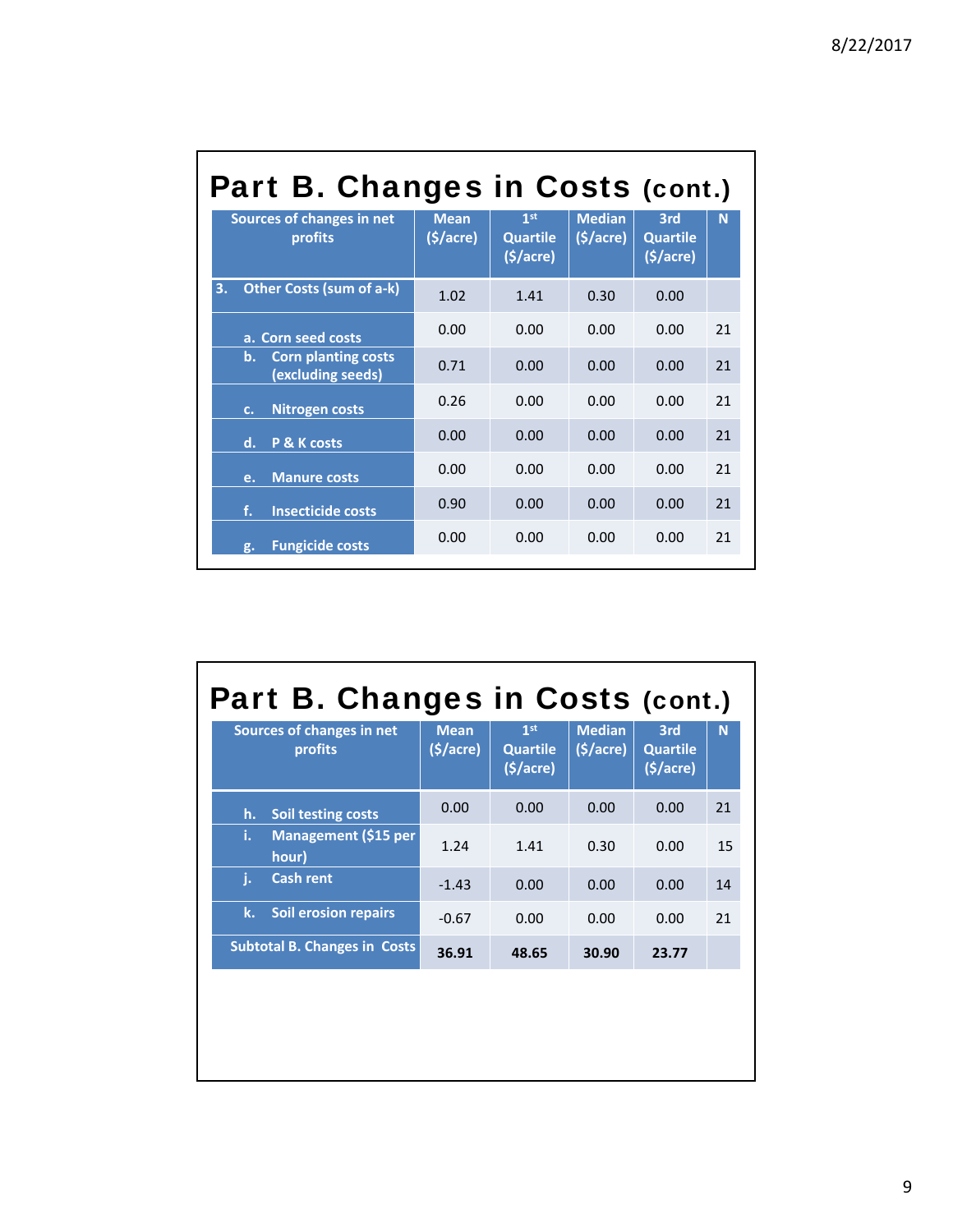# Net Change in Profits (\$/acre)

| Sources of changes in net profits                  | <b>Mean</b><br>(§/acre) | 1 <sup>st</sup> Quartile<br>(§/acre) | <b>Median</b><br>$(\frac{1}{2})accre$ | 3rd<br><b>Quartile</b><br>(5/acre) |
|----------------------------------------------------|-------------------------|--------------------------------------|---------------------------------------|------------------------------------|
| A. Changes in revenue                              | 16.16                   | $-16.50$                             | 25.00                                 | 43.36                              |
| <b>B. Changes in Costs</b>                         | 36.91                   | 48.65                                | 30.90                                 | 23.77                              |
| C. Net change in profit (A-B)                      | $-20.76$                | $-65.15$                             | $-5.90$                               | 19.59                              |
| Net change in profit without<br><b>Cost-Share:</b> | $-46.09$                | $-82.15$                             | $-30.90$                              | $-5.41$                            |
|                                                    |                         |                                      |                                       |                                    |
|                                                    |                         |                                      |                                       |                                    |
|                                                    |                         |                                      |                                       |                                    |

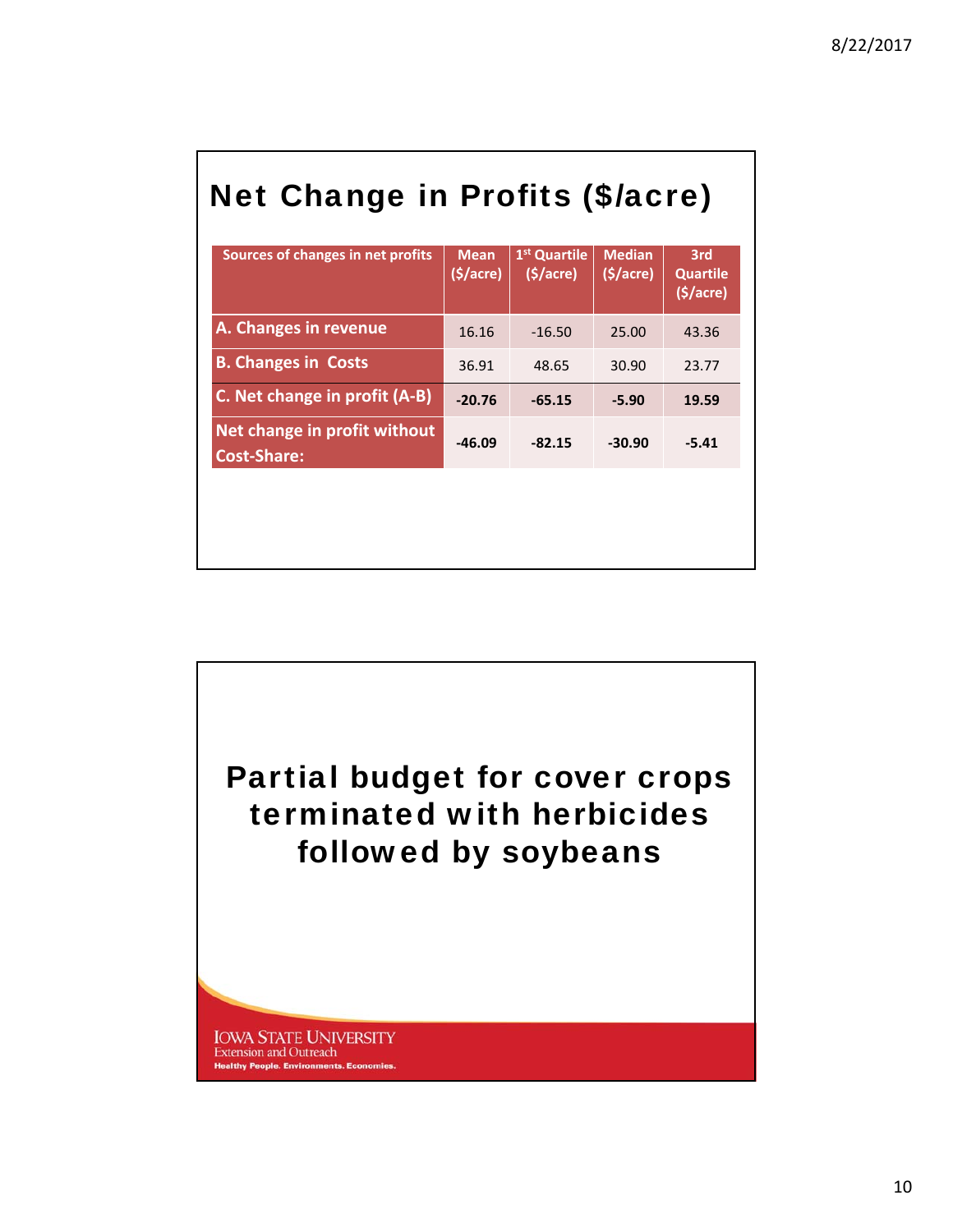| <b>Part A. Changes in Revenues</b> |  |
|------------------------------------|--|
|------------------------------------|--|

| Sources of changes in net<br>profits                                                                             | <b>Mean</b><br>(5/acre) | 1 <sup>st</sup><br><b>Quartile</b><br>(5/acre) | <b>Median</b><br>(5/acre) | 3rd<br><b>Quartile</b><br>(§/acre) | N  |
|------------------------------------------------------------------------------------------------------------------|-------------------------|------------------------------------------------|---------------------------|------------------------------------|----|
| A. Changes in revenue:                                                                                           |                         |                                                |                           |                                    |    |
| Soybean Yield (valued @<br>1.<br>\$9.95/bushel)                                                                  | 31.74                   | 0.00                                           | 4.78                      | 57.30                              | 34 |
| <b>Cost-share program</b><br>2.                                                                                  | 28.07                   | 20.00                                          | 25.00                     | 30.00                              | 14 |
| <b>Subtotal</b>                                                                                                  | 59.81                   | 20.00                                          | 29.78                     | 87.30                              |    |
|                                                                                                                  |                         |                                                |                           |                                    |    |
| <b>IOWA STATE UNIVERSITY</b><br><b>Extension and Outreach</b><br><b>Healthy People. Environments. Economies.</b> |                         |                                                |                           |                                    |    |

| <b>Part B. Changes in Costs</b>                                          |                         |                                                |                                        |                                    |    |  |  |  |
|--------------------------------------------------------------------------|-------------------------|------------------------------------------------|----------------------------------------|------------------------------------|----|--|--|--|
| Sources of changes in net<br>profits                                     | <b>Mean</b><br>(5/acre) | 1 <sup>st</sup><br><b>Quartile</b><br>(5/acre) | <b>Median</b><br>$(\frac{1}{2})accre)$ | 3rd<br><b>Quartile</b><br>(5/acre) | N  |  |  |  |
| <b>B. Changes in costs:</b>                                              |                         |                                                |                                        |                                    |    |  |  |  |
| 1. Cover crop planting                                                   | 31.14                   | 35.95                                          | 29.77                                  | 24.82                              |    |  |  |  |
| a. Seeds                                                                 | 15.11                   | 17.00                                          | 13.50                                  | 11.00                              | 34 |  |  |  |
| <b>Planting (excluding</b><br>b.<br>seeds) (weighted<br>average of i-ii) | 16.02                   | 18.95                                          | 16.27                                  | 13.82                              |    |  |  |  |
| i. Custom work                                                           | 13.61                   | 15.00                                          | 14.50                                  | 11.50                              | 14 |  |  |  |
| ii.<br><b>Non-Custom</b>                                                 | 17.44                   | 21.25                                          | 17.31                                  | 15.17                              | 24 |  |  |  |
|                                                                          |                         |                                                |                                        |                                    |    |  |  |  |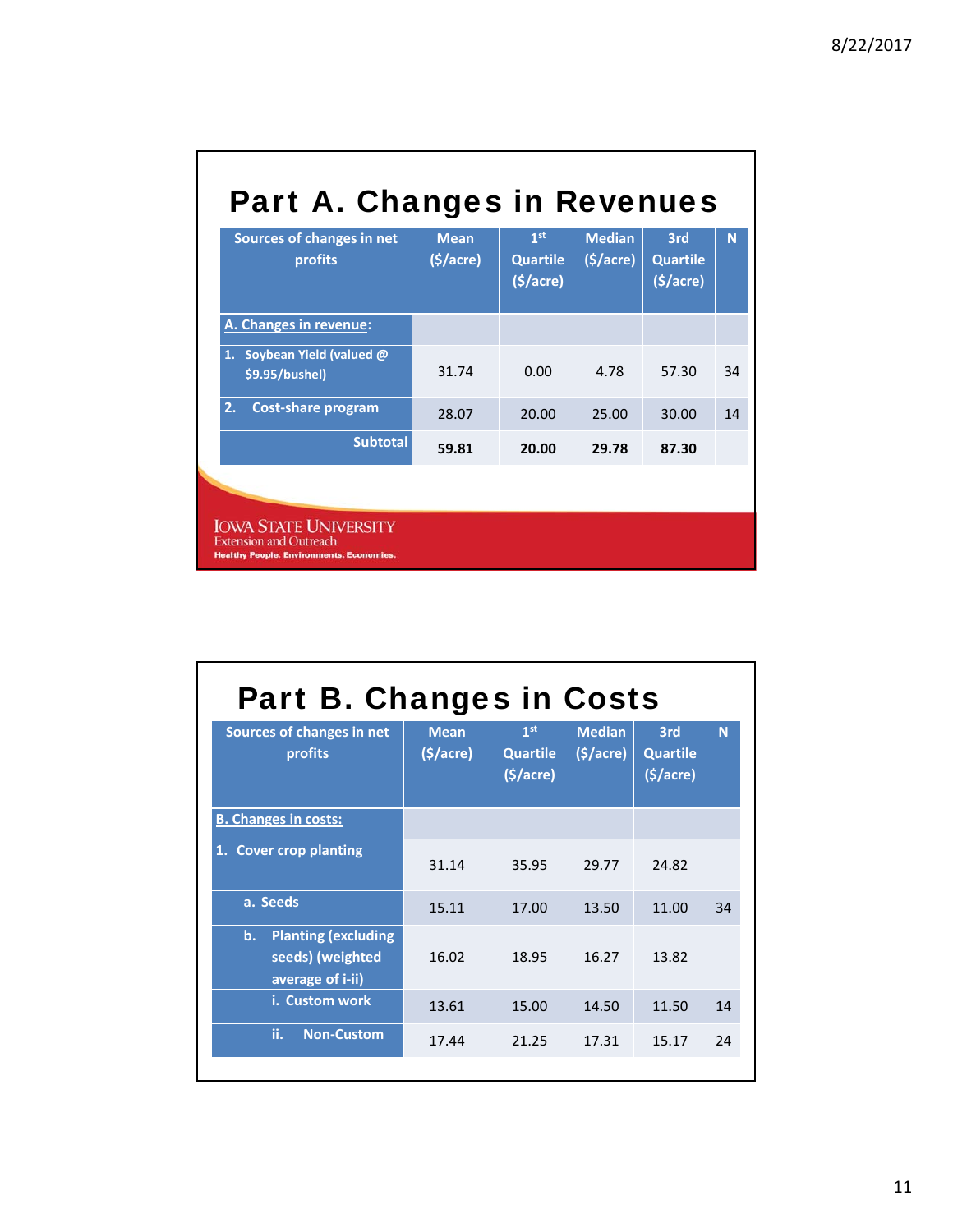٦

| Sources of changes in net<br>profits                                                  | <b>Mean</b><br>$(\frac{1}{2})accre)$ | 1 <sup>st</sup><br><b>Quartile</b><br>(§/acre) | <b>Median</b><br>(5/acre) | 3rd<br><b>Quartile</b><br>(§/acre) | N |
|---------------------------------------------------------------------------------------|--------------------------------------|------------------------------------------------|---------------------------|------------------------------------|---|
| <b>Herbicide expenses</b><br>$\overline{2.}$<br>(weighted average of a-b)             | 3.82                                 | 5.50                                           | 4.05                      | 2.33                               |   |
| a. For farmers that did<br>not apply herbicides<br>before planting soy in<br>baseline | 16.85                                | 23.38                                          | 17.23                     | 9.91                               | 8 |
| i. Herbicide cost to<br>terminate cover<br>crops                                      | 11.25                                | 16.50                                          | 11.00                     | 6.00                               | 8 |
| ii.<br><b>Application</b><br>(weighted<br>average a-b)                                | 5.60                                 | 6.88                                           | 6.23                      | 3.91                               | 8 |
| (a) Custom work                                                                       | 6.17                                 | 7.00                                           | 6.50                      | 5.00                               | 3 |
| (b) Non-Custom                                                                        | 5.26                                 | 6.81                                           | 6.06                      | 3.25                               | 5 |

| Part B. Changes in Costs (cont.)                                                              |                         |                                                |                                        |                                    |          |  |  |
|-----------------------------------------------------------------------------------------------|-------------------------|------------------------------------------------|----------------------------------------|------------------------------------|----------|--|--|
| Sources of changes in net<br><b>profits</b>                                                   | <b>Mean</b><br>(§/acre) | 1 <sup>st</sup><br><b>Quartile</b><br>(5/acre) | <b>Median</b><br>$(\frac{1}{2})accre)$ | 3rd<br><b>Quartile</b><br>(§/acre) | N        |  |  |
| <b>For farmers that</b><br>b.<br>applied herbicides<br>before planting soy<br>in baseline     | $-0.19$                 | 0.00                                           | 0.00                                   | 0.00                               | 26       |  |  |
| i. Additional<br>herbicide costs on<br>top of regular<br>weed control<br>program*             | $-0.19$                 | 0.00                                           | 0.00                                   | 0.00                               | 26       |  |  |
| ii.<br>Labor costs to<br>apply<br>herbicides on<br>top of regular<br>weed control<br>program* |                         |                                                |                                        |                                    | $\Omega$ |  |  |

г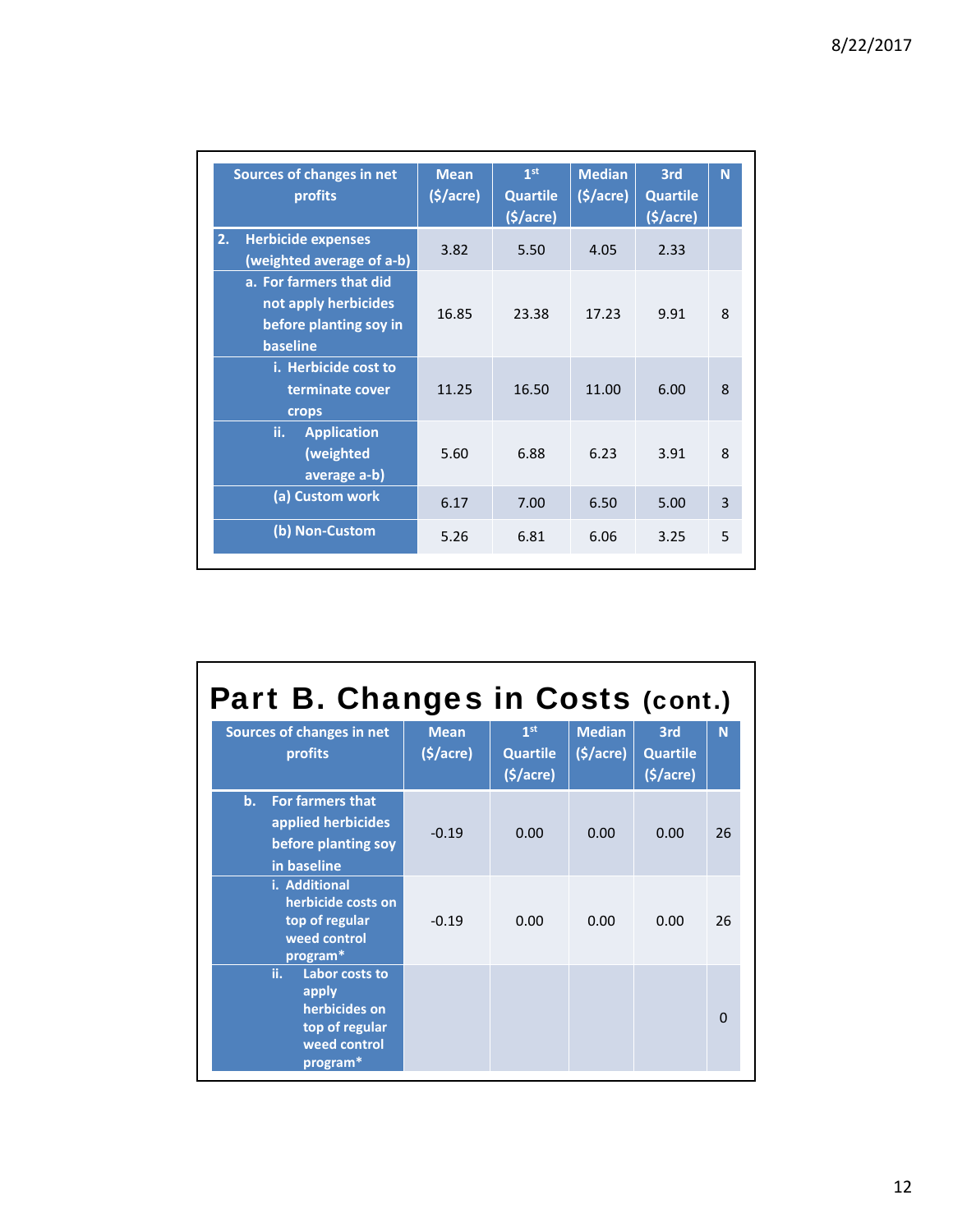| Part B. Changes in Costs (cont.)                                 |                         |                                                |                                        |                                    |    |  |  |
|------------------------------------------------------------------|-------------------------|------------------------------------------------|----------------------------------------|------------------------------------|----|--|--|
| Sources of changes in net<br>profits                             | <b>Mean</b><br>(§/acre) | 1 <sup>st</sup><br><b>Quartile</b><br>(§/acre) | <b>Median</b><br>$(\frac{1}{2})accre)$ | 3rd<br><b>Quartile</b><br>(5/acre) | N  |  |  |
| <b>Other Costs (sum of a-k)</b><br>3.                            | $-0.27$                 | 1.41                                           | 0.27                                   | 0.00                               |    |  |  |
| a. Corn seed costs                                               | 0.21                    | 0.00                                           | 0.00                                   | 0.00                               | 34 |  |  |
| <b>Corn planting costs</b><br>$\mathbf b$ .<br>(excluding seeds) | 1.18                    | 0.00                                           | 0.00                                   | 0.00                               | 34 |  |  |
| <b>Nitrogen costs</b><br>$C_{1}$                                 | 0.00                    | 0.00                                           | 0.00                                   | 0.00                               | 34 |  |  |
| d.<br>P & K costs                                                | 0.00                    | 0.00                                           | 0.00                                   | 0.00                               | 34 |  |  |
| <b>Manure costs</b><br>e.                                        | 0.53                    | 0.00                                           | 0.00                                   | 0.00                               | 34 |  |  |
| f.<br><b>Insecticide costs</b>                                   | $-0.21$                 | 0.00                                           | 0.00                                   | 0.00                               | 34 |  |  |
| <b>Fungicide costs</b><br>g.                                     | $-0.38$                 | 0.00                                           | 0.00                                   | 0.00                               | 34 |  |  |

# Part B. Changes in Costs (cont.)

| Sources of changes in net<br>profits | <b>Mean</b><br>(5/acre) | 1 <sup>st</sup><br><b>Quartile</b><br>(S/acre) | <b>Median</b><br>$(\frac{1}{2})accre)$ | 3rd<br><b>Quartile</b><br>(\$/acre) | 'N. |
|--------------------------------------|-------------------------|------------------------------------------------|----------------------------------------|-------------------------------------|-----|
| <b>Soil testing costs</b><br>h.      | 0.00                    | 0.00                                           | 0.00                                   | 0.00                                | 34  |
| Management (\$15 per<br>i.<br>hour)  | 0.97                    | 1.41                                           | 0.27                                   | 0.00                                | 24  |
| j.<br><b>Cash rent</b>               | $-2.50$                 | 0.00                                           | 0.00                                   | 0.00                                | 20  |
| <b>Soil erosion repairs</b><br>k.    | $-0.06$                 | 0.00                                           | 0.00                                   | 0.00                                | 34  |
| <b>Subtotal B. Changes in Costs</b>  | 34.69                   | 42.86                                          | 34.09                                  | 27.15                               |     |

**IOWA STATE UNIVERSITY**<br>Extension and Outreach<br>Healthy People. Environments. Economies.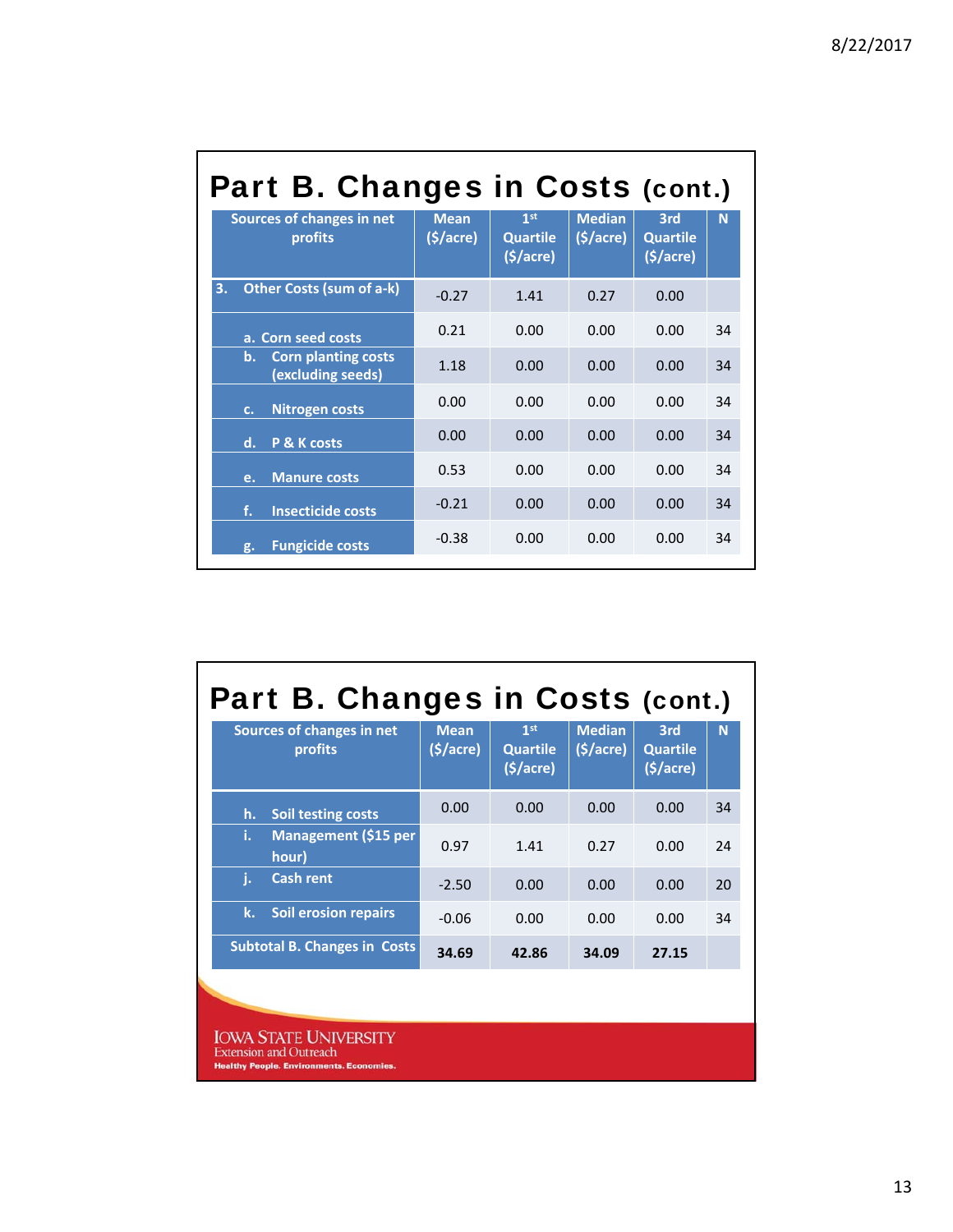# Net Change in Profits (\$/acre)

| Sources of changes in net profits                                                                                | <b>Mean</b><br>(S/acre) | 1 <sup>st</sup> Quartile<br>(S/acre) | <b>Median</b><br>(§/acre) | 3rd<br><b>Quartile</b><br>(§/acre) |
|------------------------------------------------------------------------------------------------------------------|-------------------------|--------------------------------------|---------------------------|------------------------------------|
| A. Changes in revenue                                                                                            | 59.81                   | 20.00                                | 29.78                     | 87.30                              |
| <b>B. Changes in Costs</b>                                                                                       | 34.69                   | 42.86                                | 34.09                     | 27.15                              |
| C. Net change in profit (A-B):                                                                                   | 25.13                   | $-22.86$                             | $-4.31$                   | 60.15                              |
| Net change in profit without<br><b>Cost-Share:</b>                                                               | $-2.95$                 | $-42.86$                             | $-29.31$                  | 30.15                              |
|                                                                                                                  |                         |                                      |                           |                                    |
| <b>IOWA STATE UNIVERSITY</b><br><b>Extension and Outreach</b><br><b>Healthy People, Environments, Economies,</b> |                         |                                      |                           |                                    |

## Concluding remarks

- The average net return to cover crops terminated with herbicides followed by corn was **negative**,
- but the average net return to cover crops terminated with herbicides followed by soybeans was **positive**.

**IOWA STATE UNIVERSITY Extension and Outreach Healthy People. Environments. Economies**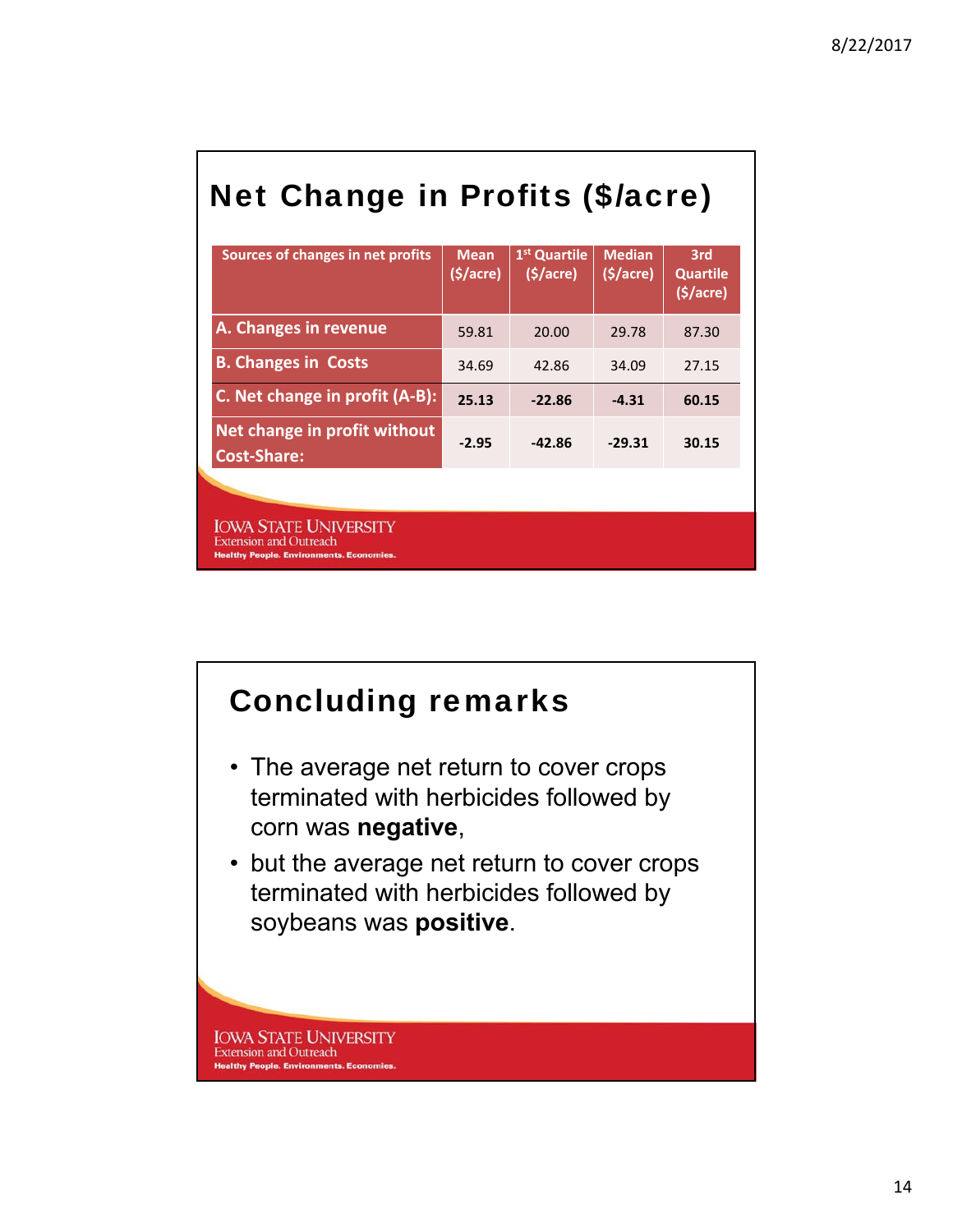

- Substantial variability in net returns, driven by:
	- the difference in yields obtained in fields with and without cover crops,
	- planting costs, and
	- cost-share program payments.

**IOWA STATE UNIVERSITY Extension and Outreach Healthy People. Environments. Ec**